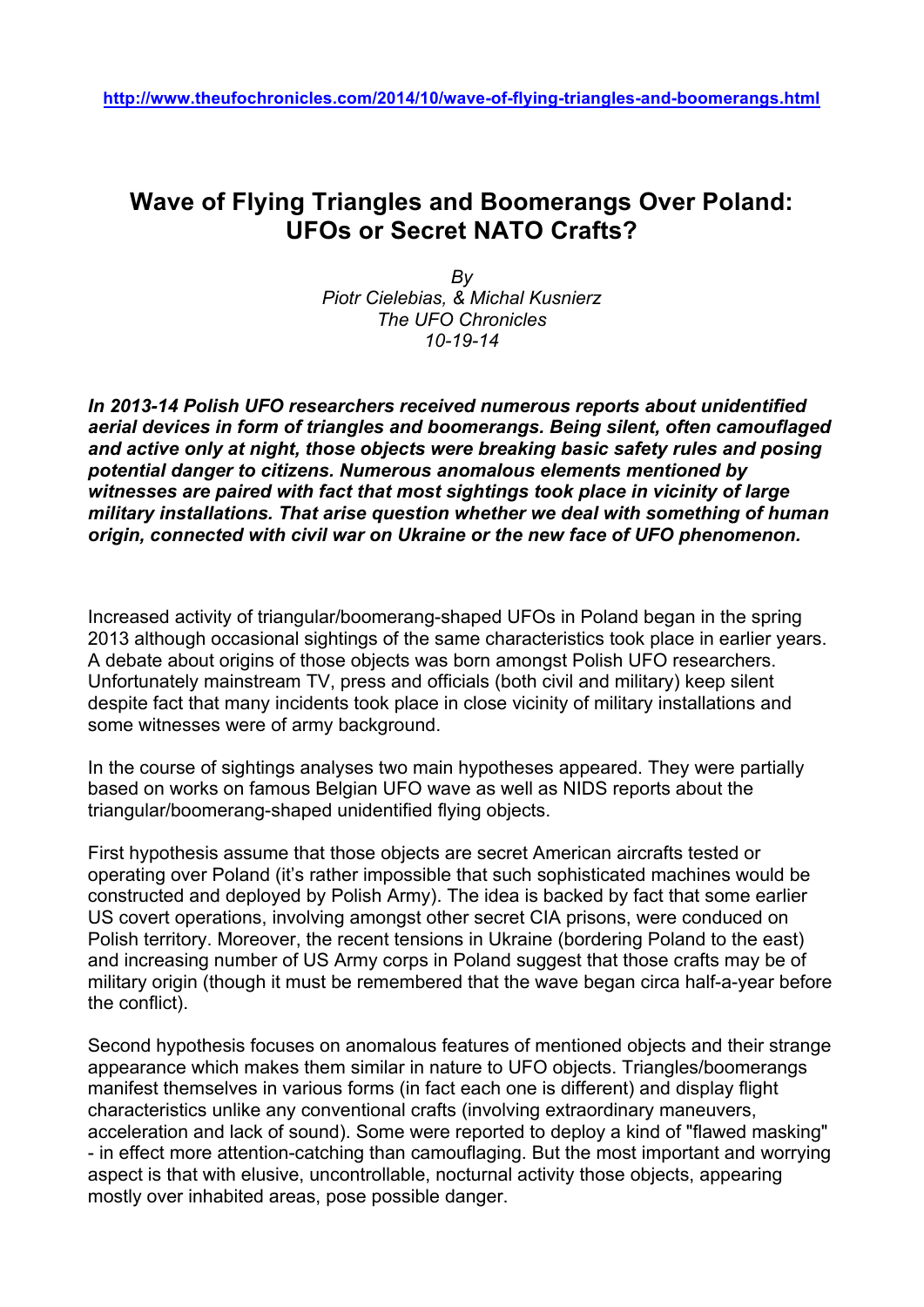## **Summary of Sightings:**

The following summary lists the most interesting sightings of triangular/boomerang-shaped UFOs from period 2013-2014 and includes also four earlier cases worth of attention. They were reported to: Piotr Cielebias and Michał Kusnierz, Arkadiusz Miazga, Damian Trela, Arkadiusz Kocik and Bogdan Zabielski. The summary was compiled from reports and witness accounts published or archived by mentioned researchers.

**• Sandomierz (swietokrzyskie), October 31st 2008, 6:10 pm:** An architect, Piotr G., coming out his parents' home noticed very fast, boomerang-shaped object high in the sky. *"It came from south-east and in total silence headed in north-western direction. I think that it was about 330000 ft over ground. Its rims seemed hazy, as if camouflaged. I could compare its structure to dirty, waving water. The object corpus seemed to be surrounded with a kind of white-red 'field'. It was dotted with numerous point lights also red in color"* he said. The object was "enormous" and in witness' opinion was undoubtedly of "technological nature". What's more, nearly the same thing was witnessed about a week later in Aarhus by Polish émigré, Mrs. K.C., who went outside to smoke a cigarette and saw a huge object moving slowly overhead. Its structure seemed "jelly-like". The woman was accustomed with military planes since she worked at a military base in Northern Poland before moving to Denmark. (Reported to: Piotr Cielebias and Michal Kusnierz)

**• Wikłow area, (lodzkie), September 16th 2010, 22:30:** Michal D. and his fiancée were driving a highway from Czestochowa to Radomsko. Despite nighttime, the road was trafficked. Suddenly a dark triangular object about 30 ft wide appeared over the road remaining at altitude of about 450 ft. First glances ensured the witness that the object was "disabled": *"From behind a small elevation a black triangle appeared having lights in the corners. At first I took it for a landing plane but there's no airfield in the area. It was moving really slowly. Two of the lights were steady but one blinked as if 'broken'. When I passed under the object (it was hovering over the road so it became inevitable), I had an opportunity to look at its 'propulsion system' and structure. It wasn't smooth at all but covered with 'appendages' (dice-like amongst others) protruding from its underside"* - Michał D. reported. In his opinion the craft "propulsion system" was composed of three round nozzles that emitted out a "curved light or flame" (illuminating the craft from below). In the meantime the witness woke up his fiancée informing her about the phenomenon. As he noticed, other drivers were slowing their cars to admire the odd manifestation. One other independent witness confirmed the event. (Reported to: Arkadiusz Miazga, Piotr Cielebias, Michal Kusnierz).

**• Poznan, Lazarz district (wielkopolskie), February 14th, 6 pm:** The following case is disputable although include a photo of possible triangular object taken from the distance. The man claims to see a gray-dark, triangular object hovering low over neighboring housing estate: *"At first I take it for illusion of some kind. It was at dusk. The weather was good with cirrus clouds at high altitude. The region of the sky with triangle was clear"* - he admitted. The witness took two photos showing blurry object. He claims that then the triangle moved in his direction and when it departed, two F16 from Krzesiny AFB appeared. (Reported to: Piotr Cielebias, Michal Kusnierz).

**• Hrubieszow (lubelskie), August 20th 2011, before 5 pm:** Very detailed report form an anonymous witness who showed considerable orientation in aerial and military technologies, contained description and drawings of unidentified triangular object hovering over city peripheries: *"I saw triangular object over western horizon, made of some kind of silvery metal. It was rotating around its axis but didn't change position. Basing on set of*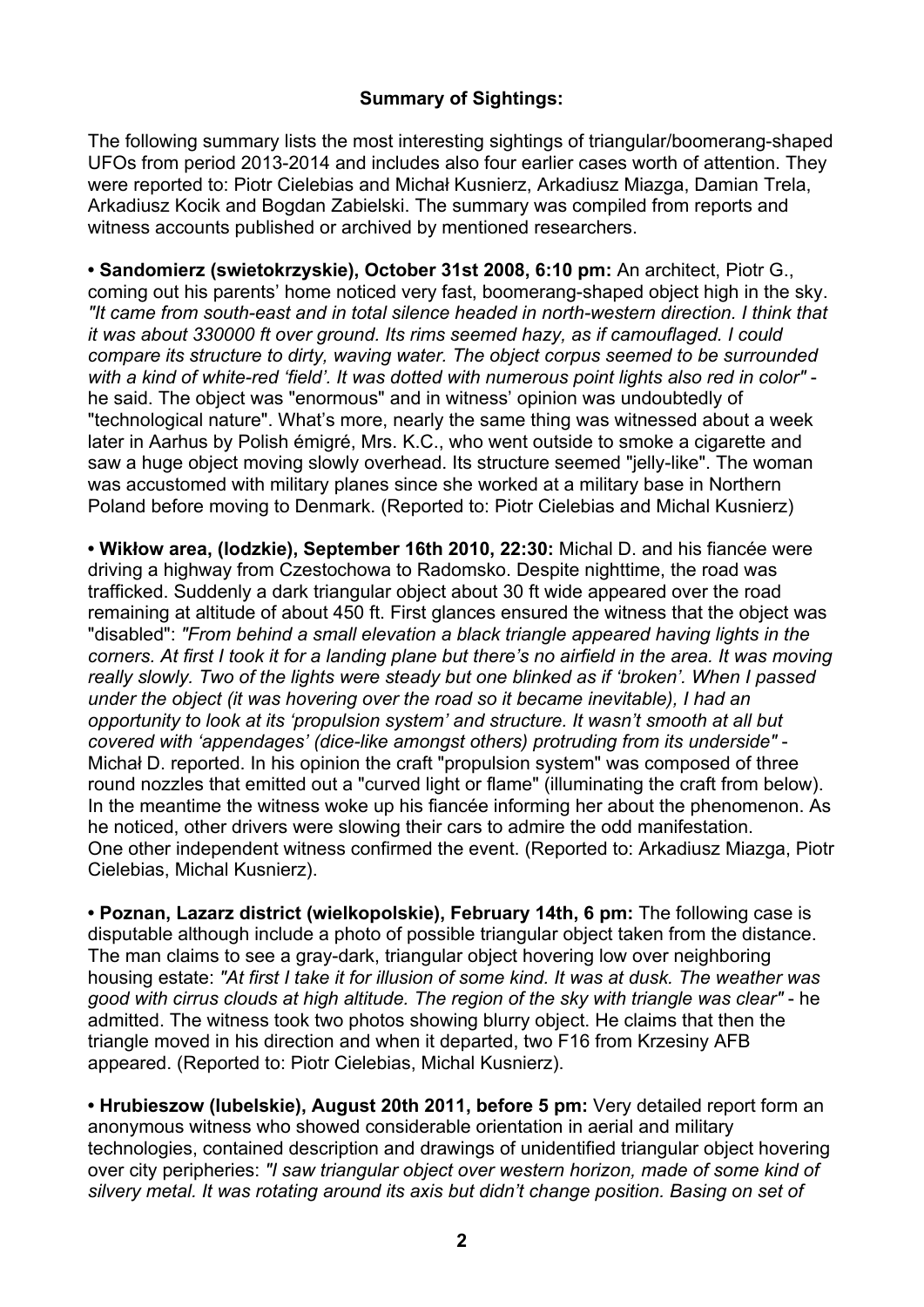*estimations and comparisons I assume the minimal length of its side to more than 45 ft. It was about 1,5-1,8 mile away and still seemed big"* - the witness mentioned. Hrubieszów sighting contained a high-strange detail - the object disappearance that according to observer looked as if the object was gradually "imploding". (Reported to: Piotr Cielebias, Michal Kusnierz)

**• Biala (dolnoslaskie), April 2013, evening:** A young man performing domestic duties went outside seeing a formation of three lights rising up from behind nearby trees. *"That thing rose up at dozen of meters in the air and stopped. After a while the object began to change its position and then I could clearly see that it was in a form of isosceles triangle"* the said. The witness called his wife who also saw the lights departing toward Chojnow. (Reported to: Damian Trela).

**• Lubliniec (slaskie), August 3rd 2013, ~ 10 pm:** Very emotional report came from a Lubliniec woman who went outsider with her dog and observed large (circa 60 ft wide) boomerang-like object passing slowly over her estate. The UFO was fully camouflaged but its pass across the starry sky was noticeable: *"I returned home at about 10 pm and immediately went outside with my dog. I perceived a movement in the sky. Because there are no lanterns, the sky was perfectly visible. Generally, 'it' was moving very slow and low over the ground. Complete lack of sound left me in awe. Object lights seemed dim and their color was the same as that of stars; they also were set symmetrically. The object corpus color was identical as that of the sky. Therefore at first I thought the thing was transparent"* - she said. The mentioned craft wasn't a "perfect boomerang" but possessed a "bulge" in the rear part (between arms). The camouflage was described as "movie-like". The estate of apartment houses where the sighting took place is inhabited by numerous soldiers from Special Force Base in Lubliniec. (Reported to Piotr Cielebias and Michal Kusnierz)

**• Losice (mazowieckie), August 3rd 2013, ~ 10 pm:** It's one of rare rural sightings. Losice lies closely to eastern border of Poland which is also NATO boundary. It was witnessed by young, reliable couple on a dacha: *"Big object was flying low over the ground remaining soundless. It was surely a single object because there was a patch of 'darkness' in the sky - some kind of matter obscured the stars. We were far from city glow and it was quiet around. We noticed the object at the same moment. We don't know what it was. Its structure, movement and lack of sounds prompted me to assume that it was a UFO"* - said one of the witnesses, Mr. Rafal K. (Reported to: Piotr Cielebias, Michal Kusnierz)

**• Dobrzykowice (dolnoslaskie), August 3rd 2013, ~ 11 pm:** Dobrzyowice sighting was the last from a series of three that took place on August 3rd between 10 and 11 pm in various part of Poland. Differences between witnesses' descriptions suggest that they weren't caused by a single craft. Dobrzykowice sighting was witnessed by an engineer and astronomy passionate: *"I saw a row of lights moving at high altitude. Those nine points formed a clear array. One was at the front, while each arm was composed of four lights. Their brightness was comparable to that of satellite"* - he said. (Reported to: Damian Trela)

**• Elizowka (lubelskie), August 14th 2013:** Very intriguing report came from Mr. Karol an amateur astronomer who in lengthy e-mail reported seeing a triangular object unlike other mentioned ones. The "craft" probably was heading into higher parts of the atmosphere and was observed with telescope: *"The top of that triangle was oriented up*  [...]. I saw some other details while watching the object gaining altitude. It was in shape of *isosceles triangle which color and 'oscillations' looked like flames. The object was crimson*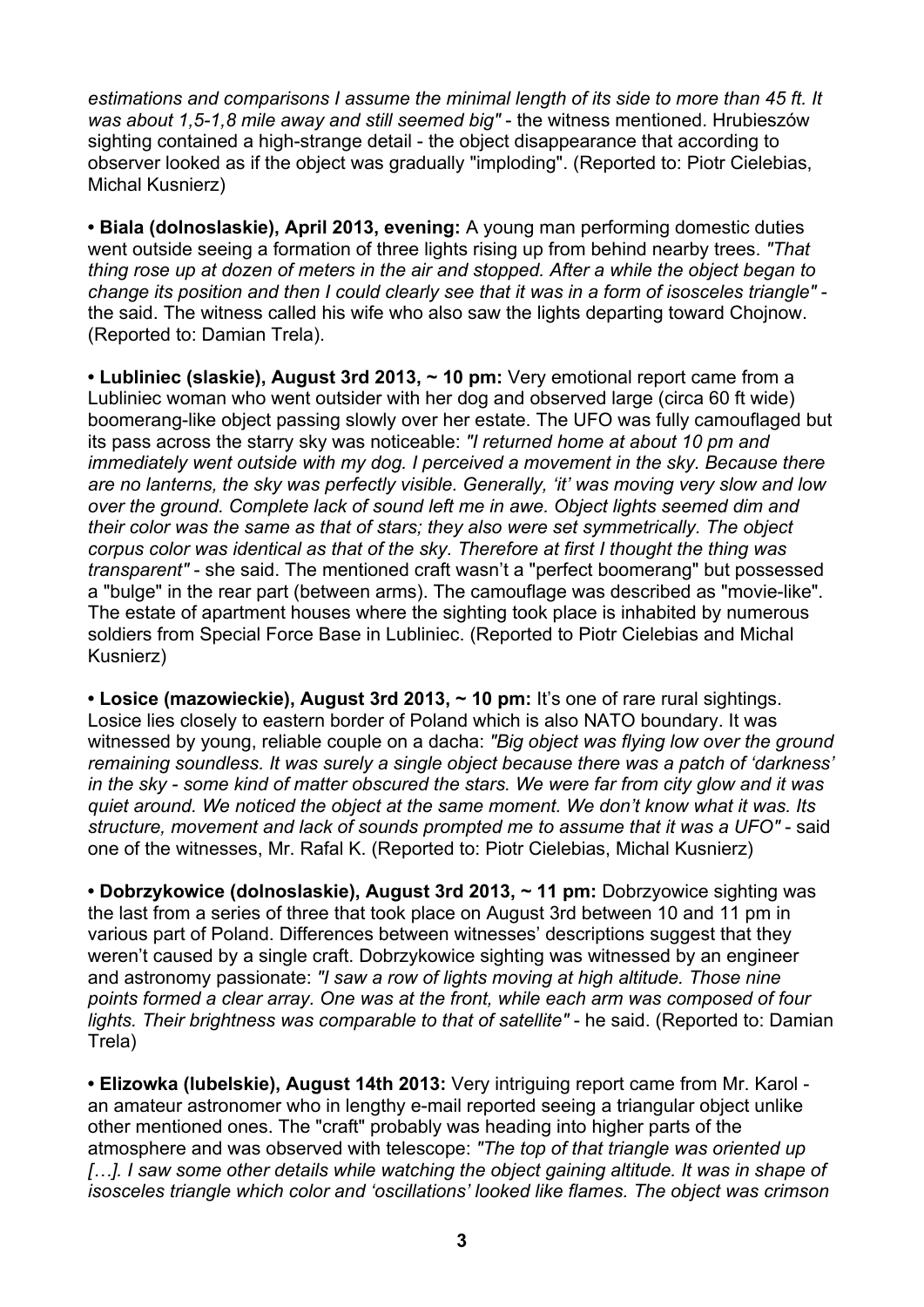*red and there was a symmetrically set, golden isosceles triangle inscribed into it. Both didn't change positions during the sightings so I assumed it must be a single object or two firmly joined together"* - he added. (Reported to: Piotr Cielebias, Michał Kusnierz).

**• Pabianice (lodzkie), October 13th 2013, midnight:** *"I went to balcony to smoke a cigarette when I saw a strange thing in the sky. It was like stars - yellow lights that were quickly passing over Pabianice from north-east (i.e. from Lodz to Lask). That thing looked like a row of stars with hazy, watered glow around (shaped like a boomerang of enormous size). It lasted just 5-7 seconds. […] The object looked like a boomerang or parachute (something of this kind) - it seemed curved, rounded and as if partially transparent. No material outline but rather haze or fog indicating that shape was recognizable"* - reported Mr. Mateusz - a man in his 30s living in blocks in Pabianice center. (Reported to: Piotr Cielebias and Michał Kusnierz)

**• Goldap (warminsko-mazurskie), April 26th 2013, 1:30 am:** The witness - introducing himself as military officer, said he accidentally perceived a strange "craft" passing over cirrus levels in Goldap. The object resembled the letter "V" with a blunt end, moving with the opened part ahead. On the object hull were positioned some lamps changing colors from light-green and blue to yellow and violet. The man was shocked with the object size and possibility that "such amazing thing is cruising across Polish skies". The soundless object remained in his sight for about 150 seconds. It's worth to note that the region where the sighting took place, located by Russian border, is known from sightings of unusually shaped crafts in previous years, with another triangle seen in 2003 in Bartoszyce. (Reported to: Bogdan Zabielski).

**• Szczecin (zachodniopomorskie), middle of May, ~ 11 pm:** *"Wrapped in blankets, we were observing the sky hoping to see meteorites. We sat in the middle of the garden and stared in north-western sky and that was the direction the object was heading to. It was soundless and passed over us. [...] It looked as if 'plasmatic'. Its frontal part seemed sharp and there were some 'shadows' of circular points on the sides that we took for lamps of some kind. I was stunned with that sight and so was my daughter. After a while two military jets followed. [...] Basing on visual estimations, it was about three times bigger than them. The object seemed transparent and only its contours appeared as if illuminated by some unknown source of light"* - said the female witness. (Reported to: Arkadiusz Miazga).

• **Grudziadz (kujawsko-pomorskie), August 3rd 2014, 2 am:** *"I woke up and went to the balcony to get some cooling. After a while I saw a moving satellite, then another two small points of light moving across the sky"* - wrote the witness who at about 2 am saw unusual thing - large, dark, triangular object followed strapped to another, plate-like UFO. *"It was 2000-2500 ft in the air. I saw it for circa two seconds. It was two times bigger than ultra-light planes often taking off from the local airfield but 3-4 times quicker. It came soundlessly"* - the observer added. It's worth to mention that nearly identical sighting took two days earlier in Zory (slaskie) but the report is less detailed. (Reported to: Arkadiusz Miazga).

**• Legnica (dolnoslaske), August 6th 2014, 11 pm:** *"My mum went to the balcony to watch falling stars. After a while she said to me that she saw a brilliant object […] and then noticed huge 'shadow' similar in shape to bird silhouette. She saw in the sky a triangular object made of tiny amber-colored (or reddish), non-blinking lights. […] It was bigger than an airplane and was very high in the sky. After a while the thing shot with tremendous speed, overtook one of the falling stars and disappeared. It all lasted just some seconds"* -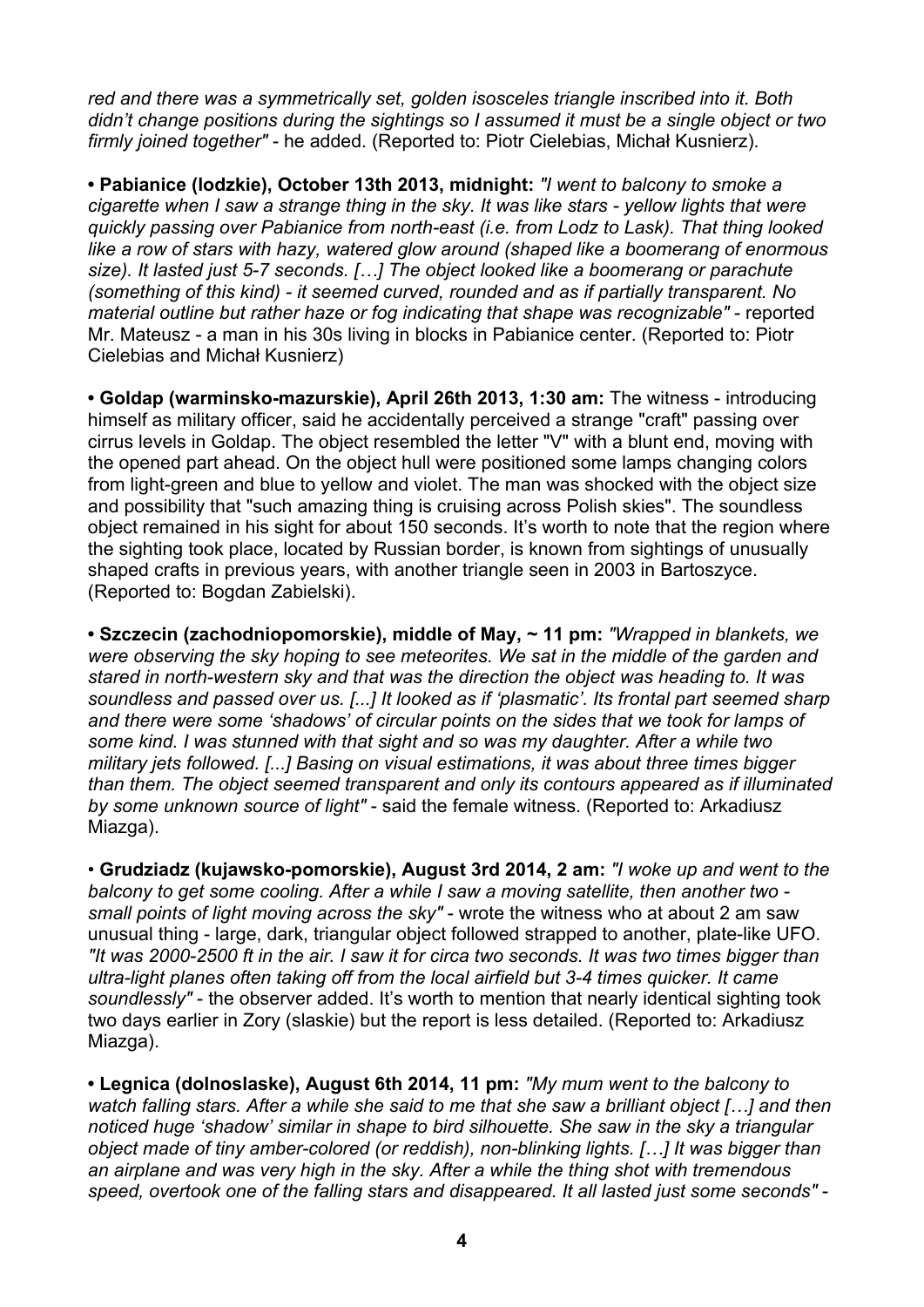the witness reported. The mentioned object was similar to an arrowhead and got an additional 'line' between two outer arms.

**• Piekary Slaskie, Brzozowice district (slaskie), September 20th 2014, ~8 pm:** Mrs. G. who went to light out a cigarette during family meeting, noticed very strange object nearly just above her: *"Suddenly I saw a passing plane but one that was strangely illuminated. I thought that it would take down in Pyrzowice but the alleged plane was approaching me in total silence. […] It came just over me. It was a big triangle. It soon flew away but after a while… stopped, came back and hovered above. At first I began to laugh […] and after some time it came to me that it must be something highly unusual. I run for my daughter but upon returning, the craft was gone"* - she reported adding that the object was as big as "two passenger airplanes" and possessed deep red lights along its perimeter. There was also a "pillar of light" coming from its underside. (Reported to: Piotr Cielebias and Michał Kusnierz).

There were also other sightings, some made from distance and other very short but perplexing. Such a sighting took place on September 9th 2013 in Sokolka where two men standing on balcony saw only seconds-long pass of flying triangle dotted with lights. Other reports involved objects of unusual shapes but comparable to planes (one such a thing was seen just on September 25th 2014, in Lublin, not so far from Ukrainian border; the object in size of F16 - according to the witness, traveled just 300 ft over the ground but at some point departed with enormous speed). The real scale of triangle/boomerang UFOs sightings remains unknown because the matter is not covered in mainstream media and probably only some witnesses decide to report their sightings.

#### **Conclusions**

Triangular/boomerang UFO sightings raise several serious problems including: origin of those objects, their connection to military installations, their anomalous behaviors and possible danger posed to citizens due to safety rules transgressions.

Already nonexistent NIDS research group (led by dr. Kelleher) tried to solve part of those problems putting forward some hypotheses. One suggested that flying triangles/boomerangs form a new, special family of secret military devices (perhaps advanced blimps) used for transportation. But the great diversity amongst objects and somewhat reckless tactics of their operators, made that hypothesis flawed. Conclusions of NIDS reports about exotic aerial machines are comparable with our observations: those objects are both elusive and manifestation prone; surely they aren't prototypes and from unknown reasons they tend to appear over inhabited areas. In other words, despite their quasi-familiar technological form, they remain highly anomalous.

Despite of those facts, one still can find some arguments for boomerang/triangles military origins. Amongst the mentioned sightings, many took place in vicinities of military bases (Sandomierz, Poznan, Hrubieszow, Lubliniec, Grudziadz). The current situation in Ukraine may prompt some NATO decisions connected with relocation some of top secret flying machines used in both transportation and surveillance to Poland. The weak point of those allegations and connections with Ukraine is that exotic crafts were seen mostly in western and central parts of the country and (most importantly) that we find no recognizable "types" or tactics amongst objects.